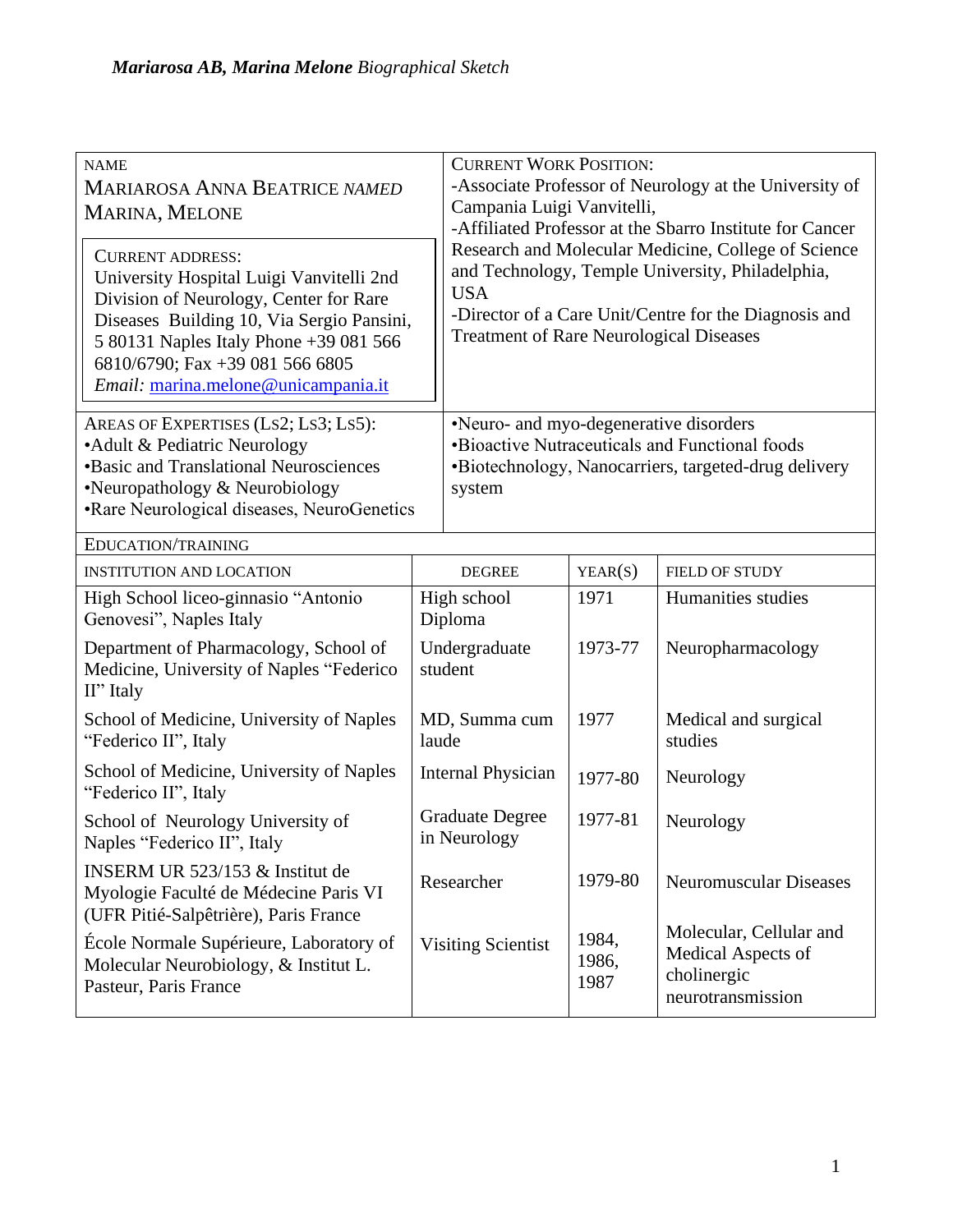RESEARCH AND PROFESSIONAL EXPERIENCE

## A. PERSONAL STATEMENT

After a long clinical training and repeated research stays in Paris, first in myopathology (CNRS and Institute of Myology, Pitié-Salpêtrière University Paris-6), then in neurochemistry and cellular and molecular neurobiology (École Normale Supérieure and Institut Pasteur), I returned permanently to Italy, where I continued my clinical work, particularly in the field of rare neurological diseases, and my research work focused on the development of experimental models to study the pathogenic mechanisms of myogenetic and neurodegenerative diseases. My academic training and research experiences have provided me with an excellent background in multiple neuroscience disciplines and areas of specialisation, including neurology, cellular and molecular neurobiology, neuropathology, neurochemistry and neurogenetics. Therefore, during my work in the field of clinical and experimental neuroscience, I have been able, as a clinician and neuroscientist, to move easily from the laboratory to the clinic and pursue basic and applied research. Over time, my research interests have been directed towards the development of in vitro and in vivo methodologies to study the major pathological mechanisms of neurodegenerative diseases and the genetic and molecular mechanisms underlying rare neuromuscular and neurological diseases. In the field of fundamental neurobiology, the study of the cellular and molecular biology of stem cells, with a neuronal or glial phenotype, and of their ageing mechanisms, as well as the use of animal models, have enabled me to broaden my knowledge of the physiopathology of the development of the nervous system and of genetically determined neurodegenerative and neurometabolic diseases. In the field of clinical research, I have contributed to the molecular-clinical characterisation of patients with neuro- and myometabolic diseases, in particular mitochondrial, peroxisomal and lysosomal disorders, malformative and developmental diseases, diseases with a genetic predisposition to tumour development, diseases with severe movement disorders such as Huntington's disease and hereditary spastic paraparesis, often revealing new genotype-phenotype correlations. Currently, my research interests focus on the study of the interaction between epigenetics, environment and neurodegenerative diseases. In the field of applied clinical research, I am involved in multidisciplinary collaborative research projects for the synthesis of biomolecules as potential drugs (different strategies for the use of nucleic acids, including antisense oligonucleotides, short RNA inhibitory sequences and aptamers), and for the functional and molecular analysis of new biologically active natural molecules and the optimisation of their transport to the target tissue, with a clinical focus on age-related diseases (neurodegenerative diseases associated with toxic protein aggregates), neglected/rare diseases (Rett syndrome, Huntington's disease, leukodystrophies) and syndromes with a hereditary predisposition to tumour development (Neurofibromatosis 1). In particular, I focused on bioactive molecules capable of modulating autophagic-lysosomal pathways in various neurological and neuromuscular diseases, as well as restoring the molecular mechanism of autophagy in different cell types -mechanisms responsible for different effects on the progression of neurological and neuromuscular disorders. Finally, in the field of nanoscience and nanotechnology applied to biomedicine and life sciences, my research activities have focused on the development of nanostructured polymers as a new platform to minimise the degradation of drugs during their administration, prevent undesirable side effects, promote and maintain and/or increase the bioavailability of drugs in a targeted area, offering the possibility to overcome biological barriers (e.g. intestinal barrier, blood-brain barrier, nasal barrier, eye barrier, lung barrier, skin, etc.).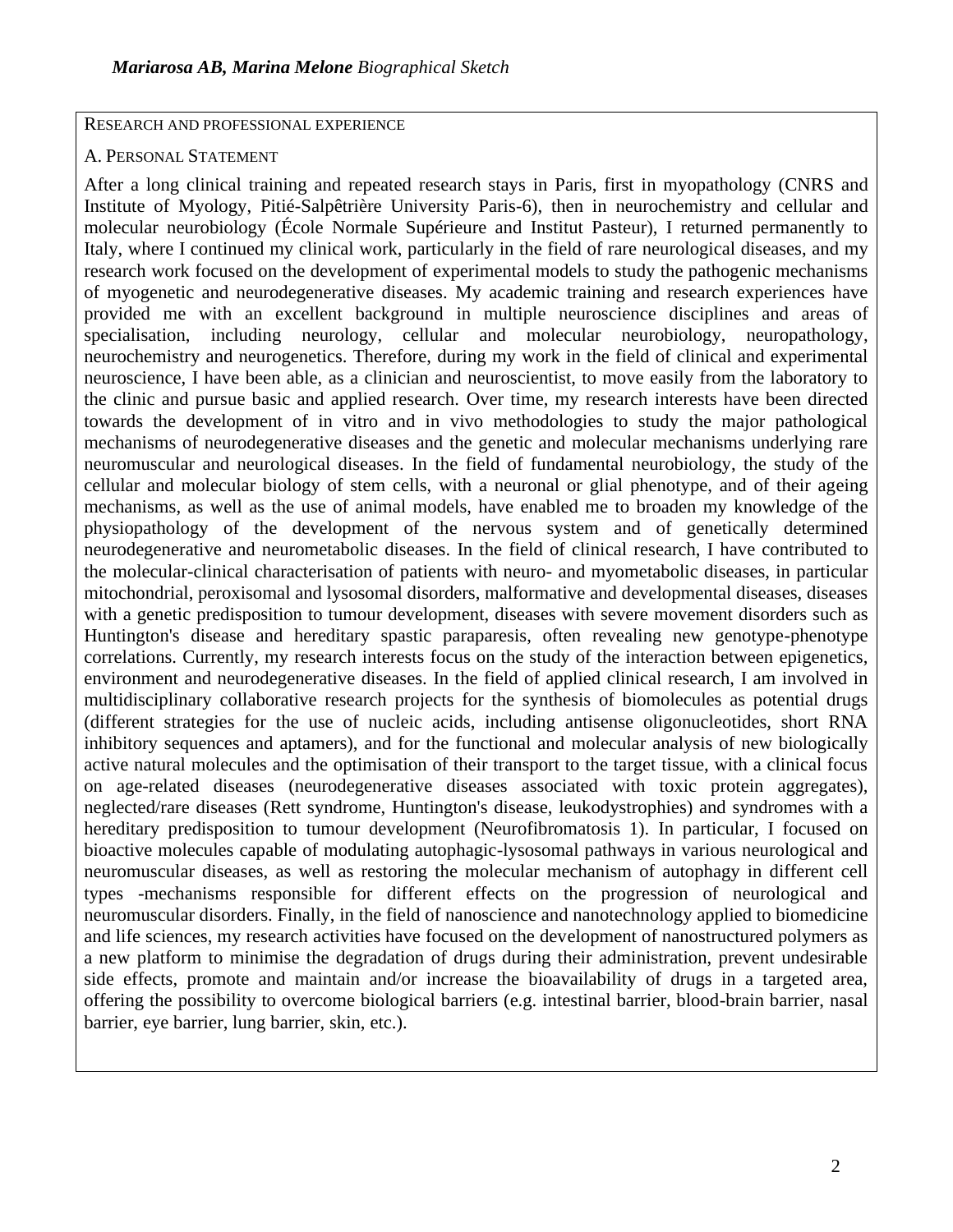B. POSITIONS AND HONORS 1978: Internship at Division of Neurology "Antonio Cardarelli" Hospital, Naples Italy 1979-1980 Researcher at INSERM UR 523/153 & Institut de Myologie Faculté de Médecine Paris VI (UFR Pitié-Salpêtrière) 1983-1990 CNR Researcher, ex lege "285/77" 1985-1995 Honorary Fellow in Neurology and Psychopathology at the University of Naples 1985, 1986, 1987 and 1990 Visiting Scientist at École Normale Supérieure, Molecular Neurobiology laboratory, Paris 1990-present Neurologist Senior at Second Division of Neurology in University of Campania Luigi Vanvitelli 2002-present Associate Professor of Neurology at University of Campania Luigi Vanvitelli 2002-present Professor's Committee of PhD in Neuroscience, University of Campania "Luigi Vanvitelli" 2010 Member/Advisor of the Neapolitan Women in Science Coordination Board 2011-2013 Research Associated at Institute of Protein Biochemistry National Research Council (CNR), Naples 2013-2020 Director of InterUniversity Center for Research in Neurosciences (CIRN) 2013-present Research Associated at Institute of Biosciences and BioResources, National Research Council (CNR), Naples 2014, 2016, 2018 National Scientific Qualification (art.16 of the law 30 December 2010, n.240): Full Professor in Applied Biology (05/F1), in Human Anatomy (05/H1), in Science of Health Professions and Applied Medical Technologies (06/N1), Neurology (06/D6) 2015-present Scientific Consultant, Museo Corporea Fondazione Idis-Città della Scienza Naples, Italy 2015-present Affiliate Professor at the Sbarro Institute for Cancer Research and Molecular Medicine, Center for Biotechnology, College of Science and Technology, Temple University, Philadelphia, PA, USA C. OTHER EXPERIENCE AND PROFESSIONAL MEMBERSHIP: 1986- present Member of the Italian Association of Neuropathology & Clinical Neurobiology, European Confederation of Neuropathological Societies (Euro-CNS) and International Society of Neuropathology 1988- present Member of the Italian Society of Neurology 2000-present Member of the of the European TREAT-NMD Alliance (www.treat-nmd.eu) and of the European Huntington's Disease Network (EHDN) (www.euro-hd.net), 2009-2011 President of Italian Association of Neuropathology & Clinical Neurobiology (2009-2011) D. RESEARCH PROJECTS FUNDED (SELECTION, FROM 2010): Principal Researcher (PI)/Scientific Director: - Nutri-epigenetics and physical activity: a natural help for Neurofibromatosis type 1 (TRANSITION) PROGRAMME VALERE (VAnviteLli pEr la RicErca: VALERE) 2019 - "Innovative micro/nanoformulates for the valorisation of bioactive molecules, useful for the health and wellbeing of the population, obtained from waste products from the fishing industry" MISE Project - Sustainable Growth Fund - Call "HORIZON2020" PON I&C 2014-2020 -MISSION MEM: Modern Innovative Healthcare Solutions in Improving Outcomes iN MEM

(Metabolic Inherited Diseases). Campania Region Objectives of a priority nature and of national importance pursuant to Article 1, paragraphs 34 and 34 bis, of Law 662/96. Project Line 4: Chronic Disease Management - 3) Development and implementation of PDTAs for chronic pathologies with a high care impact and new structured methods for their governance in Rare Diseases.

-Nanotechnologies for the Controlled Release of Bio-Active Molecules, Cooperative Technological